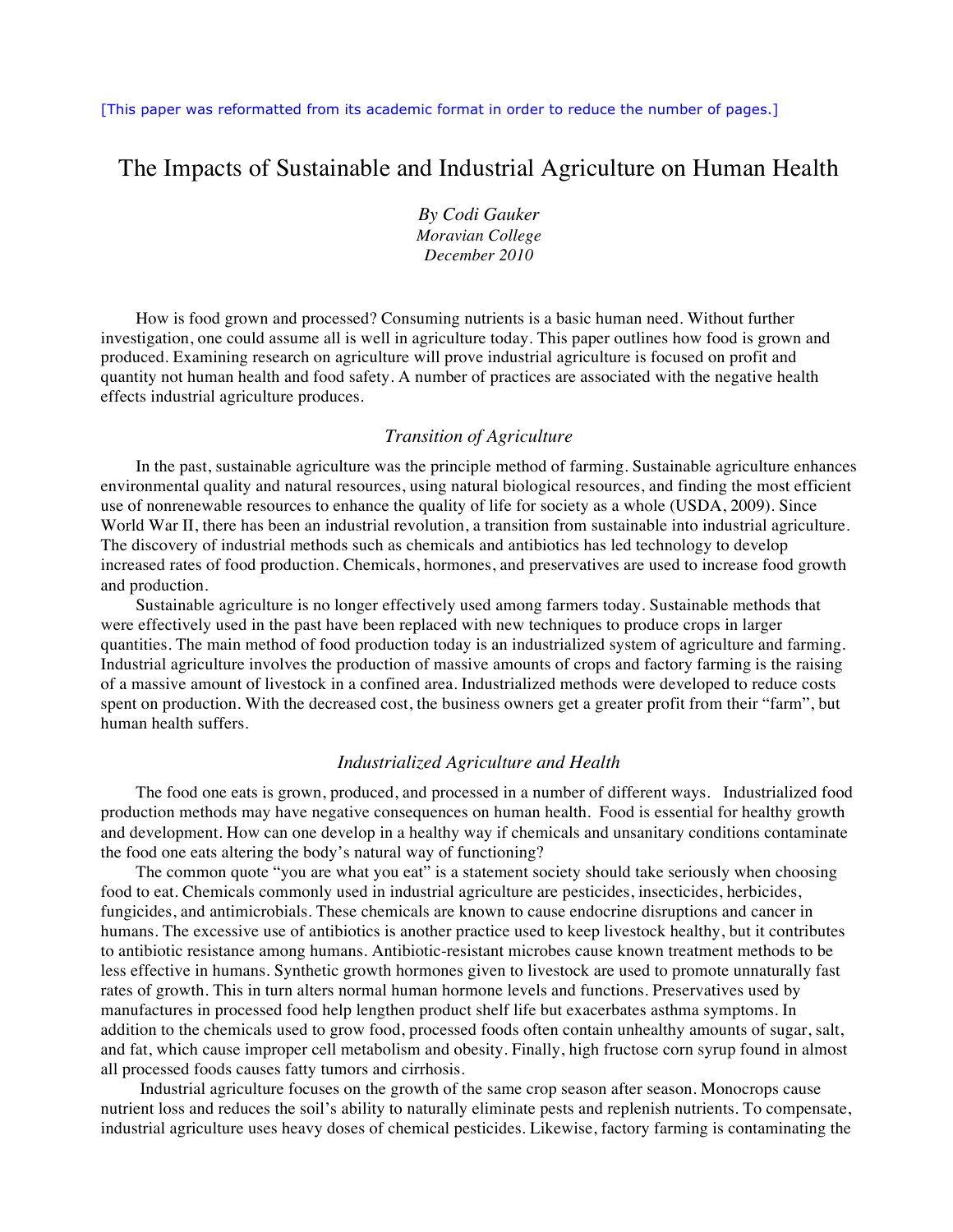world with industrial operations that raise massive quantities of animals (usually cows, pigs, chickens, or turkeys) in overcrowded, confined, and unsanitary conditions (Hatz, D., 2009). The price of food is at a relatively cheap cost, but is actually a cost affecting our health in a significant way.

## *Food Production and Human Health*

Our current food system is failing to support and protect the public's health. What someone eats significantly contributes to his or her health. Where exactly does the food we eat and put in our bodies come from? The staple foods individuals eat such as fruits, vegetables, grains, and meats may contain toxic (poisonous) ingredients. Are pesticides needed for produce to prosper? Is high fructose corn syrup the same as sugar? Are livestock raised in fields as pictures portray and the media leads us to believe? Corn, the crop of America, contaminated with pesticides, is fed to livestock, or turned into high fructose corn syrup to be added to many food products. Corn is found in every convenience food on your grocery store shelf.

Huge farms, poor animal welfare, negative effects toward the environment and huge corporate ownership characterize the industrial food system. The environmental burdens from industrial agriculture are monoculture production, toxic herbicides, insecticides, and chemical fertilizers accumulate in the water and pollute water supplies (Hatz, D., 2009). Massive amounts of fecal waste create toxic chemicals in manure holding pits seeping poisons into the soil and air near our water and food sources. This causes streams, rivers, and groundwater to gather pollutants. Foul odors, dust, and small airborne particles are absorbed affecting human health. Food borne illness is at a high risk due to minimal sanitation methods used in industrial agriculture production (Hatz, D., 2009). The size of these industries are unnatural for not only the animals, but for the land as well. The practices of the industrial food system causes negative long-term effects on the environment and more importantly human health (Horrigan, L., Lawrence, R.S., & Walker, P., 2002).

## *Diet exposure to pesticides*

The purpose of a pesticide is to kill, repel, or mitigate a pest. Pesticides are composed of chemical and biological substances used industrially. Pesticides are found in the fields where crops grow and on the farms where animals are raised. "Currently, over 400 chemicals can be regularly used in conventional farming as biocides to kill weeds and insects. For example, apples can be sprayed up to 16 times with 36 different pesticides" (Minowa, 2009, p.1). In the span of the five-month growing season, chemicals are penetrating the air, soil, water, and food we eat.

 The short-term health impacts of pesticide drift--the movement of pesticides through erosion, migration, volatility, or windblown soil particles on any unintended area-- are too many to count. Eye, nose, throat, and skin irritation, difficulty breathing, skin rashes, headaches, stomachaches, diarrhea, nausea, vomiting, dizziness, tremors, muscle weakness, blurred vision, excessive sweating, or fever can occur a few minutes to a few days after exposure to pesticides (Panna, 2008). Long-term (chronic) health impacts of pesticide exposure include brain cancer, birth defects, Parkinson's disease, leukemia, miscarriage, non-Hodgkin's lymphoma, infertility, asthma, and sterility **(**Panna, 2008). Individuals who work with pesticides have a significantly elevated risk for all short and long-term health effects because they are working closely with these chemicals on a daily basis. Chemicals still seep into their skin and they inhale more particles even though they take precautionary protective measures. People who live near farms using pesticides get exposure secondhand by the drift of the pesticides through the contaminated air and are at an increased risk to the short and long-term health effects as well **(**Panna, 2008). The United Nations has estimated two million poisonings and 100,000 deaths occur each year in developing countries from pesticides. The immune, endocrine, and nervous systems are affected (Horrigan, L., Lawrence, R. S., & Walker, P., 2002).

"Human exposure to pesticides can come through residues in food - either on or within fruits and vegetables, or in the tissues of fish and animals we eat" (Horrigan, L., Lawrence, R. S., & Walker, P., 2002, p. 451). It is estimated 70% of fruits and vegetables consumed contain one or more pesticide residues (Greene, A., 2006). In drinking water, there are four or more pesticides and/or metabolites present (Greene, A., 2006). Pesticide residue does not fully wash off fruits and vegetables one prepares to eat. During the growing process, the chemicals first soak into the roots of the plant, then into the skin, and finally entering into the food we eat (National Resources Defense Council, 2008). Washing produce before preparation may help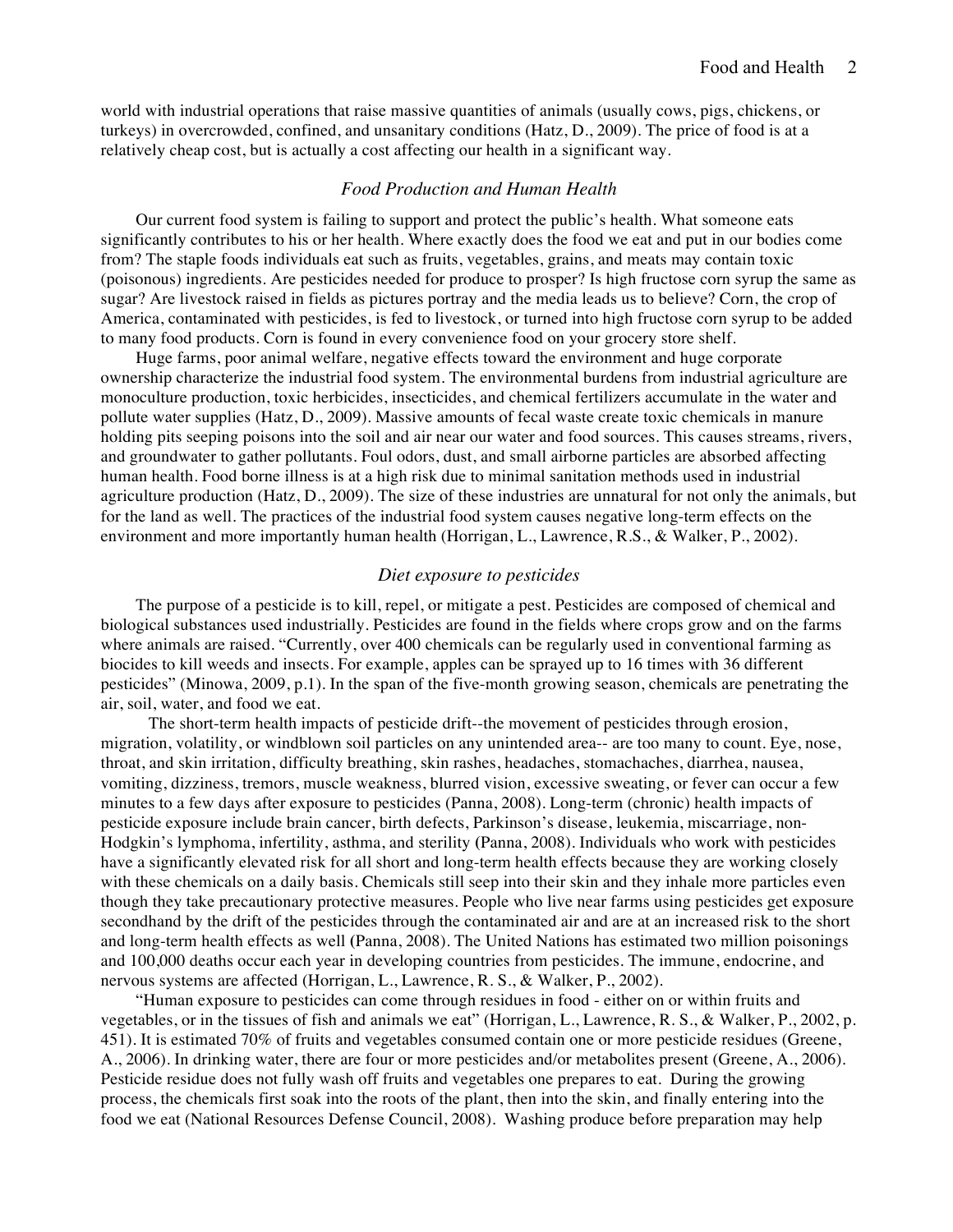remove some of the residue but depending on the food variety purchased, it is very difficult to remove effectively (National Resources Defense Council, 2008). Dietary intake of pesticides is major source of exposure to humans. Urine samples taken from participants on conventional and organic diets were used to determine levels of pesticides in the human body. The participants on the conventional diet had high levels of pesticide residue in their urine and the participants following an organic diet immediately had significantly decreased amounts of pesticides in their urine (Lu, C., Toepel, K., Irish, R., Fenske, R. A., Barr, D.B., & Bravo, R., 2006).

# *Health Effects Linked to Pesticides*

Pesticides affect how the human body is able to develop and reproduce. Pesticides injure the nervous and reproductive systems, cause obesity, diabetes, miscarriages, birth defects, and cancers (Benbrook, C., 2009). Other environmental associated health risks of pesticides include solid tumors, autism, neuroblastoma, reduced testosterone concentrations, reduced sexual organ growth, childhood cancers, brain cancer, non-Hodgkin's lymphoma, Wilms' tumor, and Ewing's sarcoma (McCullum-Gomez, C., 2009).

 Evidence indicates the biggest risk to a fetus is the amount of pesticides and herbicides the mother consumes. The Environmental Protection Agency has noted children receive half of their lifetime cancer risk in the first two years of life (Minowa, 2009, p.1). Scientists have found exposure to pesticides increased the risk of spontaneous abortions and exposures to pesticides during pregnancy and early life increases the risk of a child developing leukemia and non-Hodgkin's lymphoma (Greene, A., 2006). Pesticides interfere with the normal development of the endocrine system, which aids in regulating metabolism and tissue function (Clement, C., 2009). With a healthy endocrine system, the child's body is able to manage their weight and blood sugar levels effectively (Clement, C., 2009).

A specific type of pesticide, organophosphate insecticide (OP) poses the most significant developmental risks. OPs are specifically associated with increased risks of reproductive problems, childhood abnormalities, and developmental changes that can last multiple generations (Greene, A., 2006). Ops are known to cause neurologic defects, impair insulin sensitivity and increase the risk of diabetes mellitus 2 (Benbrook, C., 2009) Infants exposed to one OP, chlorpyrifos experiences significant mental and motor skill development delays and adverse impacts of neurological development, and by age three were likely to be diagnosed as having ADHD or Pervasive Developmental Disorder. (Whyatt, R., Rauh, V., Barr, D., Camann, D., Andrews, H., Garfinkel, R., et al., 2004). A study conducted on fetal and neonatal rats had concluded excessive weight gain and leptin dysfunction are side effects when exposed to chlorpyrifos, another type of OP (Benbrook, C., 2009). The Environmental and Protection Agency (EPA) has been monitoring OPs for over a decade on risk assessment and management due to their health effects (Greene, A., 2006). Exposure to these pesticides weakens the respiratory muscles and functioning, causes broncho-constriction, wheezing, and distress (Glaser, A., 2006).

Vinclozolin, a fungicide used by the wine industry, blocks cell receptors normally activated by the hormone androgen (Kaiser, J., 2005). Fungicides decrease sperm counts and mobility in males when exposed *in utero* for three subsequent generations (Greene, A., 2006). If a pregnant woman is exposed to chlorobenzene, another fungicide, her child has a higher risk of being overweight by age six (Benbrook, C., 2009).

 Herbicides cause multiple types of cancers, reproduction and respiratory problems, as well as neurological dysfunction form learning disabilities to Parkinson's disease. Herbicides are a main source of chemicals farmers use in their fields to produce crops (Chart, N., 2009). Atrazine is one of the most widely used herbicides in the United States commonly applied to corn, sugarcane, pineapple, and sorghum. Atrazine is created synthetically in a laboratory as a white odor-less powder that dissolves in water which is applied as a spray.

# *Pesticides and Asthma*

Pesticide exposure in the first year of life was associated with a significantly higher risk for asthma. There is an increased risk for asthma when there is exposure to farm animals, crops, or dust (Salam,M., Yu-Fen, L., Langholz, B., & Gilliland, F., 2004). "Researchers at John Hopkins University believe that pesticides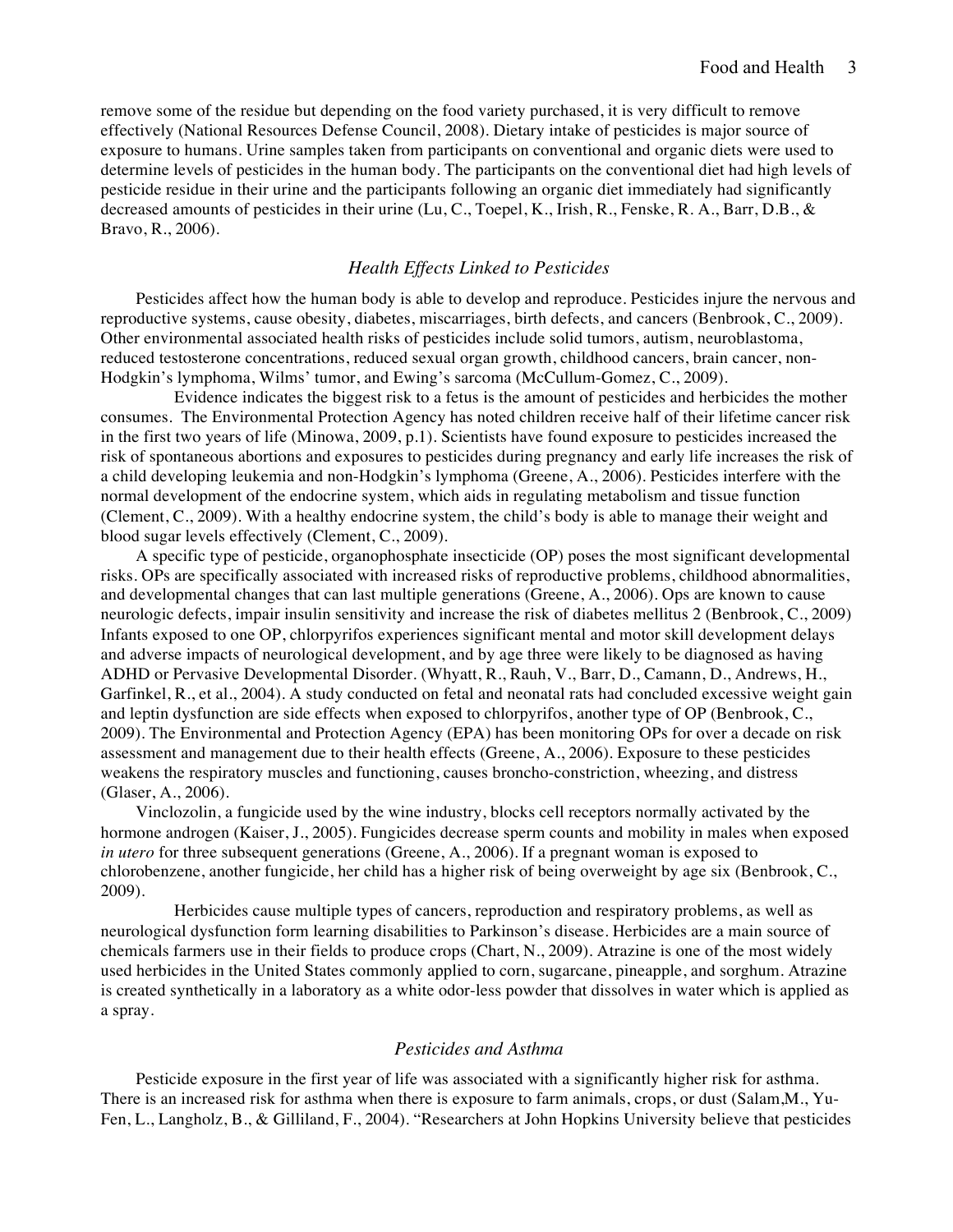alter the nerve function controlling the smooth muscle lining of the airway, causing the airway to contract and restrain airflow, which is exactly what occurs during an asthma attack. Pesticides can also trigger asthma attacks by damaging lung epithelial cells directly" (Glaser, A., 2006, p.20).

## *Asthma and LV*

Asthma is the most common chronic disease in U.S. children. It is also the leading cause of childhood morbidity. Asthma is a condition present in young children of the Lehigh Valley. The Bethlehem Partnership for a Healthy Community was created to improve the health quality of residents. Throughout the 2006-2007 school year a study was conducted on the prevalence of asthma among the students from the surrounding school districts. The prevalence of asthma found was 23.6% which is significantly higher than the national averages. This survey also concluded families living in poverty have increased risks of asthma (Bethlehem Partnership for a Healthy Community, 2007) Although this study did not compare the incidence of asthma occurrence with environmental and diet exposure, the increased incidences of asthma associated with poverty could be an indication of the food a family is able to purchase. With a reduced income, families may choose to purchase more industrialized food products to feed their family.

# *Food Additives and Asthma*

There are over 300 food additives allowed in conventional foods (Minowa, 2009, p.1). Compared to environmental exposures food additives such as sulfites, monosodium glutamate, tartrazine, and benzoates cause allergic responses contributing to asthma. Food-triggered asthma is less common but occurs among six to eight percent of children and less than two percent of adults. Reactions range from mild symptoms to severe anaphylaxis in which multiple parts of the body experience hives, swelling, and difficulty breathing.

Sulfites (sulfur dioxide, sodium sulfite, sodium, or potassium bisulfite) are used for freshness and to control microbial growth, but exacerbate asthma within 20 minutes in 5-10% of patients. These sulfites are commonly present in alcoholic beverages, some dried fruits, frozen french fries, seafood, jams/jellies, and bottled fruit juices (Gordon,S. & Tarlo, S., 1993).

Monosodium glutamate (MSG) is added to Chinese meals, soups, strews, and other foods to enhance flavor. Tartrazine (yellow dye used in food, drinks, and medications) and benzoates (preservaticves for jams/jellies, soft drinks, and pickles) exacerbate asthma when ingested (Gordon,S. & Tarlo, S., 1993).

# *High Fructose Corn Syrup in Our Diet*

Corn is nearly unavoidable in the human diet. Due to cheap production of corn, high fructose corn syrup is the chosen sweetener used in food and drink manufacturing. The average United States individual consumes more than 66 pounds of sucrose and more than 83 pounds of fructose each year (Sanda, B., 2003). Twenty-five percent of an American's caloric intake comes from sugar, a significant increase from 1994 when it was nineteen percent (Sanda, B., 2004). Our society has become dependent on the convenience and cheapness of processed foods and drinks.

High fructose corn syrup is used as a cheap replacement for sugar since the 1970's, but this less expensive version of sugar is much worse for our bodies. Sugar and high fructose corn syrup are similar pure carbohydrates that have comparable amounts of calories and the same addictive quality; however, glucose is transported to the brain causing a satiety, where as fructose does not, thus contributing to the addiction (Morell, S.F., Nagel, R., 2009). In addition, fructose does not break down into glucose and sucrose and does not get stored in the body as glycogen needed for energy; instead, it rapidly turns into fatty acids stored as fat or gets released into the bloodstream as triglycerides.

Fructose can elevate blood pressure, increase lactic acid formation, cause metabolic acidosis, elevate plasma uric acid, and increase the risk of coronary disease (Morell, S.F., Nagel, R., 2009). High fructose corn syrup alters intracellular metabolism and in an 8-month study, high fructose corn syrup impaired the spatial learning ability also reducing function of the hippocampus impairing cognitive function in humans. Excessive fructose intake leads to liver inflammation, hardening of the arteries, cardiovascular disease, and obesity (Morell, S.F., Nagel, R., 2009).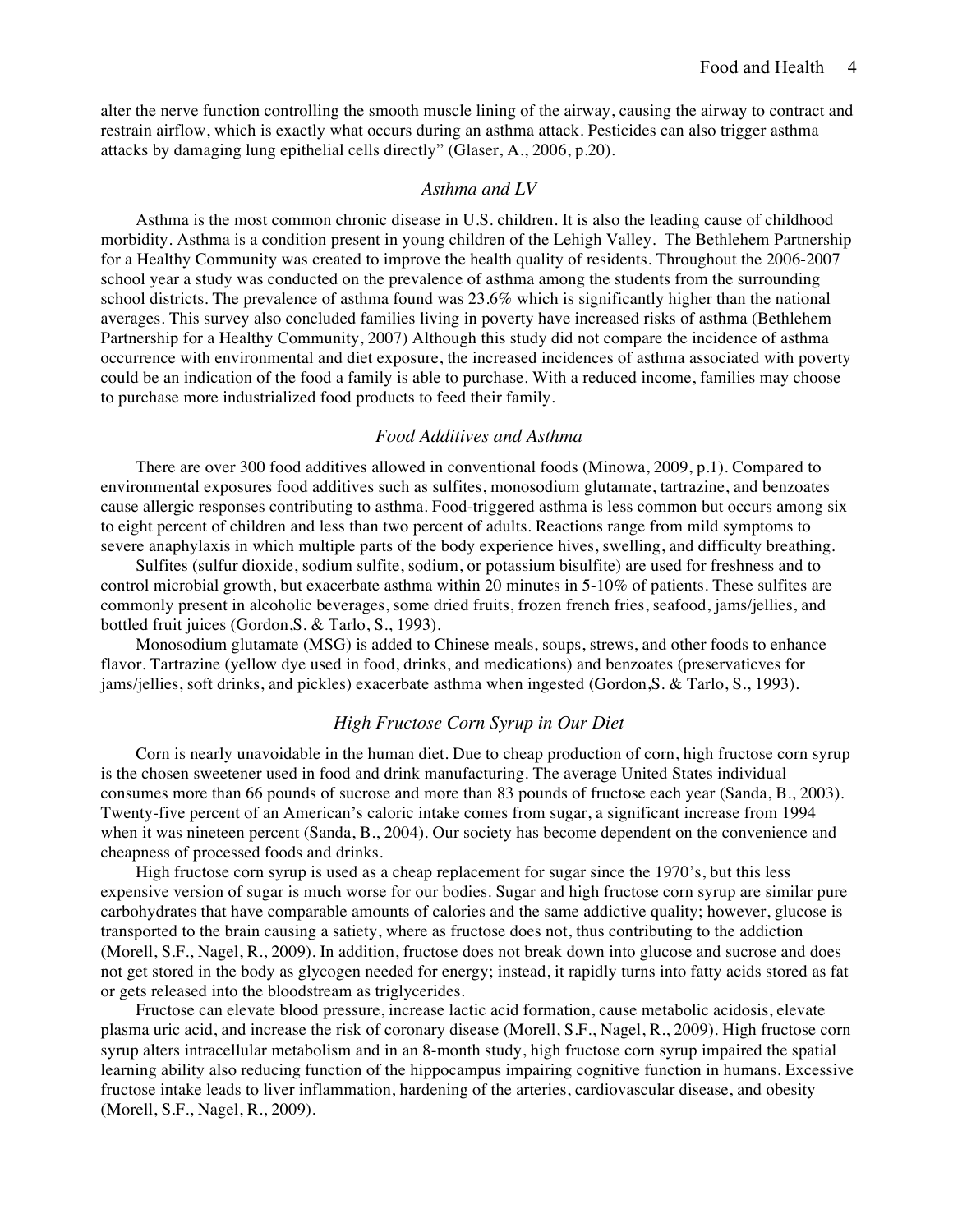Since the 1970's, fructose consumption has increased over thirty percent. Research concludes that fructose promotes disease more readily than glucose because glucose is metabolized in every cell of the body and only the liver metabolizes fructose. In studies using animals, the animals fed large amounts of fructose developed fatty deposits and cirrhosis (Sanda, B., 2004). Studies have also found that fructose leads to mineral loss such as iron, magnesium, and calcium (Sanda, B., 2004).

#### *Livestock and Antibiotic Resistance*

Antibiotics are widely used for livestock health today as insurance against disease and overuse of antibiotics in animals is now causing antibiotic-resistance concerns in the human population. Too often, antibiotics are administered as a preventative measure to an entire flock or herd of farm animals when only a few to none might be sick. Animals raised in factory farms are fed "same species meat, diseased animals, feathers, hair, skin, hooves, blood, manure, other animal waste, plastics, drugs, chemicals, and unhealthy amounts of grain" (UCS, 2006). These unsanitary and unhealthy diets require massive amounts of antibiotics to keep the livestock healthy and prevent disease.

The World Health Organization noted, "There is clear evidence of the human health consequences due to resistant organisms resulting from non-human usage of antimicrobials" (Harvie, J., 2008, .p.6). Antibiotic resistant bacteria are transmitted into the community through food, water, direct animal contact, and other pathways (Harvie, J., 2008). It is estimated more than 75% of the antibiotics used in livestock pass through the animal undigested through their waste carrying the resistant bacteria and genes (Harvie, J., 2008). The major transmission route of resistant bacteria to humans is through animal fecal waste. The waste applied to crops as fertilizer contaminates ground soil and water (Sayre, L. 2009). "Confined livestock operations in the United States produce three times as much waste each year as our country's entire human population—and yet all that manure is much more loosely regulated and handled than human waste" (Sayre, L. 2009). The resistant microbes and antibiotics are widely present as environmental contaminants with unknown consequences.

In the United States, it is estimated 11.2 million kg of antibiotics used annually are administered to livestock. It is estimated 1.4 million kg are used for human medical use. That statement indicates over 87% of antibiotics are used for nonhuman use and 13% are used for human use (Gilchrist, M., Greko, C., Wallinga, D., Beran, G., Riley, D., & Thorne, P., 2007). Meat consumption poses a risk to one's health because antibiotics are administered at unnatural levels and the resistant bacteria remain in the meat one consumes (Sayre, L. 2009).

The overuse of antibiotics is affecting treatment methods previously established as cures for bacterial infections. Public health experts found a link between infections that are food related due to the overuse of antibiotics in animal agriculture (Sayre, L. 2009). "Some strains of human pathogens, including *Enterococcus faecalis*, *Mycobacterium tuberculosis*, and *Pseudomonas aeruginosa*, are now resistant to more than 100 drugs. Meanwhile, diseases once thought to be nearly eradicated—tuberculosis, for instance —are making a troubling return due to antibiotic resistance" (Schmidt, 2002, p. 400). Medical science faces challenges to find alternative treatments to once curable disease.

## *Growth Hormones in Milk*

Cows raised in industrial dairies are injected with artificial growth hormones to increase the cows' milk yield. The most common hormone is recombinant bovine growth hormone (rBGH). However, this often causes their udders to become infected and swollen due to the unnatural amount of milk produced. This leads to more antibiotics administered to help the cow fight off its newly developed infection (Food and Water Watch, 2008). Use of rBGH increases the growth hormone IGF-1 which is resistant to pasteurization of milk and has a link to breast and prostate cancer in humans (Food and Water Watch, 2008).

## *Transition to Sustainability*

If the industrialized food one eats has unhealthy effects on their bodies, how is it possible to avoid infection, disease, and other morbidities? Compromised health affects the human population's wellbeing. Are pesticides, chemical fertilizers, antibiotics, and food additives the only way to grow and raise the food we eat?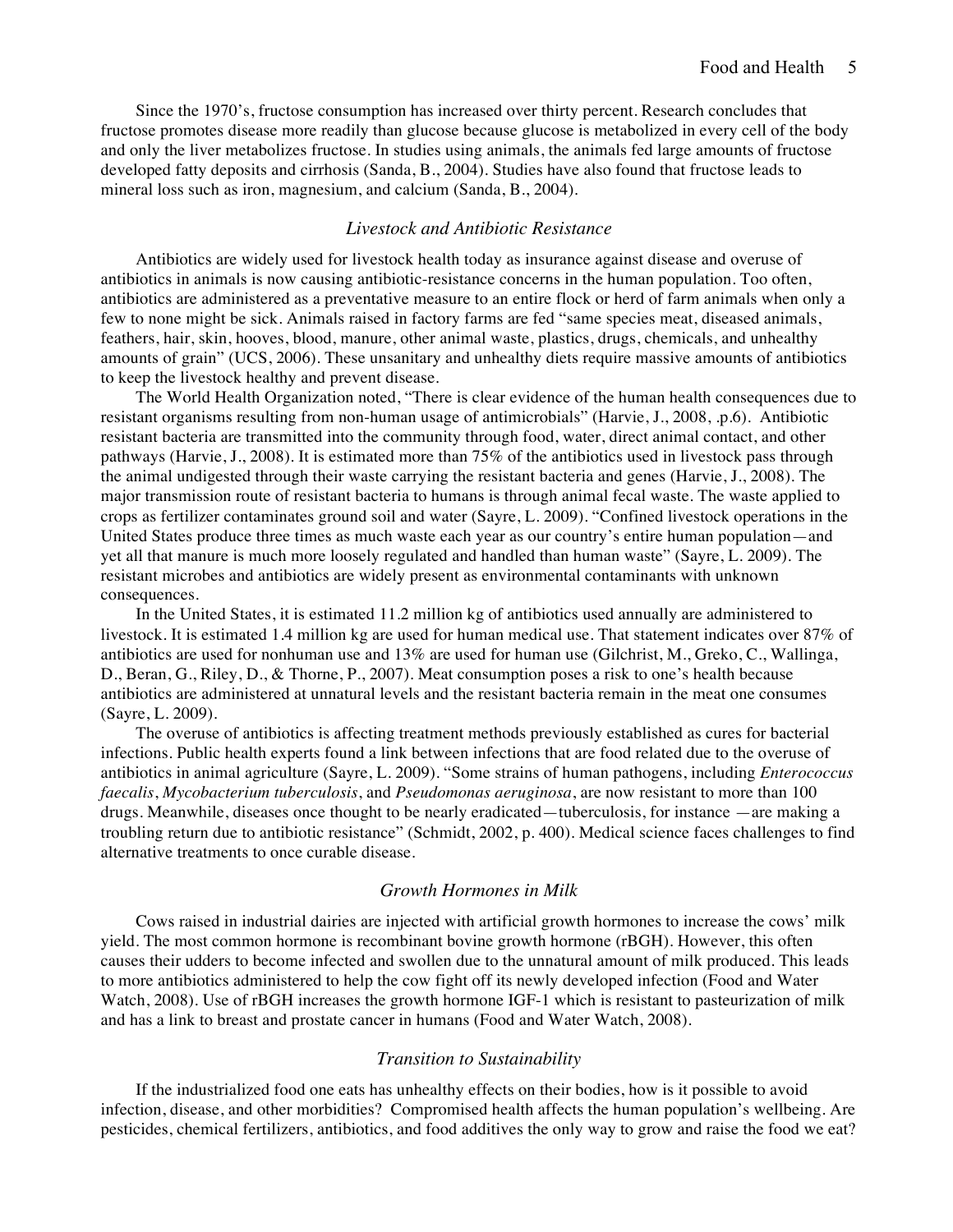There is a healthier approach than the industrial food system. Sustainable is the key word. Many food industry practices need to be changed to improve health. Sustainable farming does not use unnecessary amounts of chemical pesticides and avoids antibiotic use at all costs. Sustainable agriculture comes from local farmers who are devoted to selling quality meat and produce instead of only producing quantity for profit. Nutritional value of food takes priority in sustainability.

Sustainability can provide plenty of food for humans and without destroying the environment. An alternative to the destructive monocrop theory is crop rotation, which allows the soil to replenish naturally and support healthy plants that can fight off diseases and naturally control weeds and pests without the use of chemical pesticides or fertilizers (UCS, 2007). Sustainable farming uses practices that have lower impact and fewer contaminating effects on the environment.

Applying manure and organic soil fertility to crops has few negative health effects in ready-to-eatvegetables. Yields and proteins are increased by putting quality additives such as improved cultivar choice and fertility management promoting nitrogen fixation (Tamm, L., 2009). Pesticides and diseases are controlled through crop rotation. Another method of protecting plants from diseases is to activate their defense mechanism by using special elicitors. For example, B-amino acids are proved efficient in controlling mildew in lettuce up to 50-90 percent. Companion plants can help to build the population of beneficial insects that help to protect and promote growth of crops (Tamm, L., 2009).

# *Local and Sustainable*

Sustainability also means buying food as locally as possible. As soon as a plant is harvested it starts to lose nutrients, therefore, buying locally allows you to eat the freshest food possible. Many farmers today have adapted their farming methods to grow raw materials to sell to industrialized business rather than grow crops for local sale. Reeducation of the farmer and the consumer will aid in reestablishing purchases from local farmers. Creating a relationship with the farm one buys their food from is of great benefit to the consumer because they are able to ask questions of how their food was raised and produced. This will restore a need for farmers to return to produce and livestock farming methods to support the community needs.

 "More local or regional food commerce is going to benefit local and state economies" (DeWeerdt, S., 2009, p.20-1). Iowa State University estimates that if consumers purchase a quarter of their produce from local farmers, it would create \$140 million in new economic output and 2000 additional jobs for the state. In addition, spending 20% of food dollars at local food business such as farmers markets and locally owned restaurants, would add an extra billion dollars to the region's economy each year (DeWeerdt, S., 2009). This reinforces the importance of local spending and its multiplier effect. The more money a person spends within their own community the more likely the money will remain and change hands many times in the same area.

## *Health Effects of Sustainable Practices*

Grass fed cattle produce meat lower in fat than industrially raised beef. Grass fed beef has higher levels of omega-3 fatty acids (Harvie, J., 2008). Pasture raised beef also produce milk with higher levels of essential fatty acids than factory farmed, grain fed beef do. This proves that grass fed beef can benefit the cardiovascular system, enhance brain function, and may help prevent cancer (Harvie, J., 2008). Sustainable animals are raised without the use of antibiotics and hormones; if an animal gets sick it is pulled from the herd and treated individually. The United States agriculture needs to follow its neighboring countries who have utilized non-therapeutic methods in commercial farming (Sayre, L., 2009). Scandinavian producers readapted how to raise livestock when the country banned non-therapeutic antibiotic use. They are still able to run profitable operations without antibiotics (Sayre, L., 2009). Sweden and Denmark have led the way over the past twenty years developing sustainable practices including; minimizing antibiotic use, improving animal diets, cleaning facilities thoroughly, and avoiding mixing animals coming from different locations (Sayre, L., 2009). "Organic farmers in many parts of the world have also shown that livestock can be raised profitably and humanely without the use of antibiotics" (Sayre, L. p.83).

Pesticides are avoidable in agriculture and can be nearly eliminated from the human diet. There alternative methods include soil preservation, crop rotation, cover-cropping, no-till or low-till farming, soil management, diversity, nutrient management, rotational grazing methods, and biological control (Horrigan,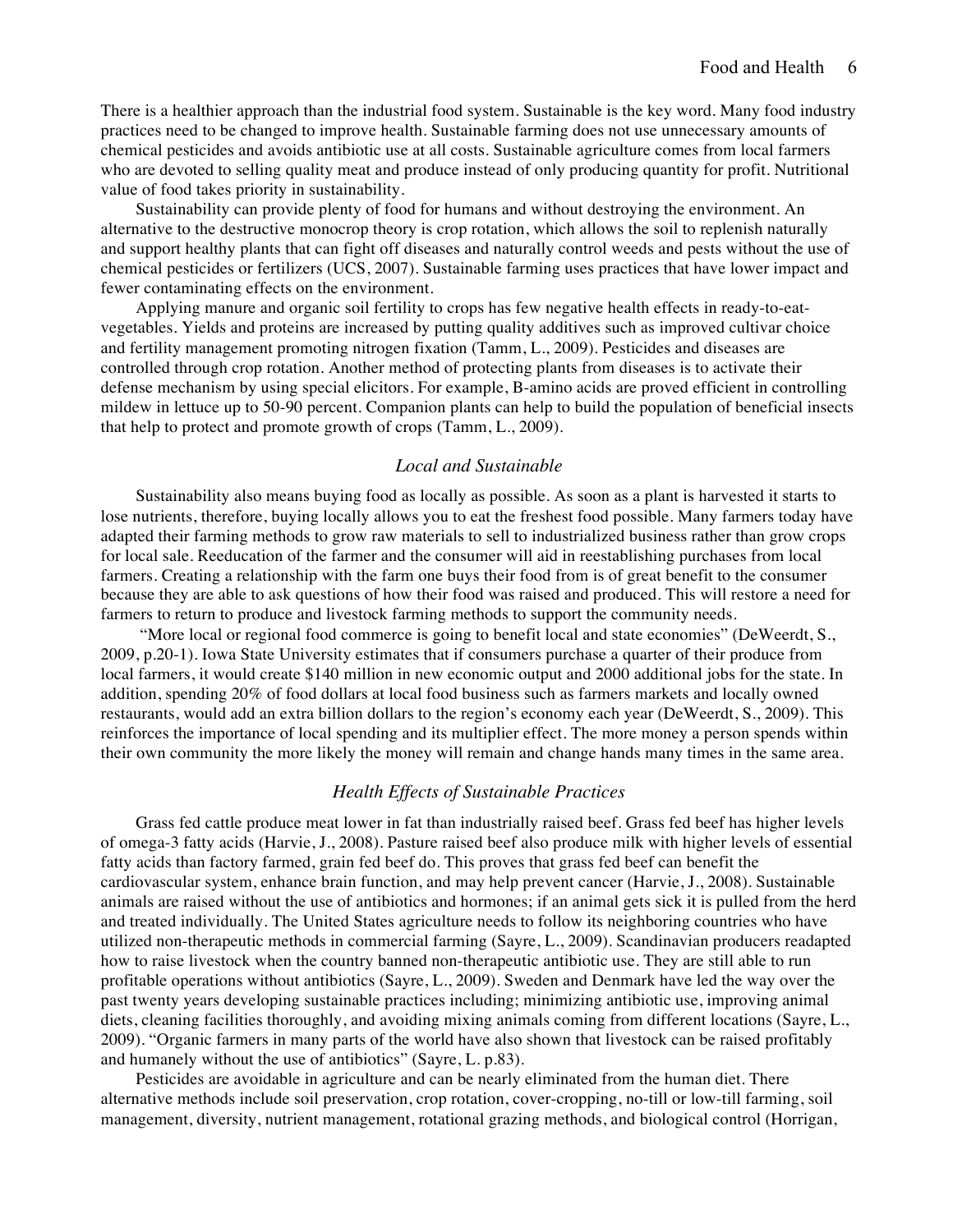L., Lawrence, R., S., & Walker, P., 2009). Rotating crops and using cover crops reduces pests so there is less need for fertilizers because each crop is providing nutrients to the soil, preventing erosion, and minimizing weeds. Decreasing tillage allows for greater water retention and nutrients to remain in the ground (Horrigan, L., Lawrence, R., S., & Walker, P., 2009). Soil management and diversity decrease ecological problems; organic matter in the soil allows for healthy vigorous plant growth and plant diversity creates more function for beneficial insects (Horrigan, L., Lawrence, R., S., & Walker, P., 2009). Nutrient management allows for proper nitrogen and carbon levels for plant growth. Rotating animal grazing areas prevents soil erosion and allows the farmer to spend less money on feed (Horrigan, L., Lawrence, R., S., & Walker, P., 2009). Pest control can be achieved naturally by implementing biological control. This type of pest control uses an insect's natural predator to eliminate the pest.

Sustainable organic farming will also improve soil quality. Organic soil has increased levels of organic carbon and total nitrogen that promote a healthy life cycle for plants. Soil with high levels of organic matter is proven to decrease surface runoff and retain needed nutrients in the topsoil (McCullom-Gomez, C., 2009). Crop rotation and cover cropping has reduced erosion rates with "healthier more robust roots, higher levels of available micronutrients, water infiltration and retention, and below ground microbial activity that can help increase crop nutrient density" (McCullom-Gomez, C., 2009, p. 5).

The United States Department of Agriculture's Pesticide Data Program "concluded that converting the nation's eight million acres of produce farms to organic-coupled with buying imported organic produce, would reduce risks associated with exposure to pesticide by 97%" (McCullom-Gomez, C., 2009, p. 3). Organic produce has been voted to have better taste when compared to conventional food (Organic Center, 2009). Increased taste is due to reduced levels of nitrogen in the soil and higher levels of antioxidants in the produce (Organic Center, 2009). Organic food has higher levels of 11 nutrients based on scientific comparisons (Organic Center, 2009). Organic red grapes are shown to have higher levels of resveratol. This phytochemical has been shown to prevent aging and preserve sensitivity to insulin (Benbrook, C., 2009). There are higher levels of essential fatty acids in organic milk and meat. This is the result of the animals being able to graze in a pasture and feed on grass (Organic Center, 2009). Children who consumed organic products are less likely to develop eczema. Organic food has the potential to decrease obesity and diabetes (Organic Center, 2009). Eating organic food promotes healthy patterns of cell division, creating a healthy endocrine system, immune system, and other metabolic developments (Organic Center, 2009).

Reducing or eliminating preservatives and high fructose corn syrup will allow for healthy development and weight management. Removing high fructose corn syrup from ones diet can decrease the risk of obesity and diabetes. It is known fructose increases cravings that lead to increased food consumption. Glucose on the other hand, regular sugar, sends a signal to the brain that the energy needs are covered. With soft drinks and prepackaged snacks containing preservatives and high fructose corn syrup satiety will not be met increasing the odds of obesity (Benbrook, C., 2009). The change needs to be made in industrial food production and consumers need to stop purchasing these products.

# *Hospitals Setting the Example*

Poor nutrition is a risk factor for heart disease, stroke, diabetes, and cancer. Poor nutrition is a leading cause of death in the United States. Having widespread health conditions puts a burden on the health care system as well as affecting the quality of life and human productivity (Harvie, J., 2008, p.3). Our hospitals should pursue the quest for a better food system in our country. "The Healthy Food In Health Care Pledge was introduced as a means to aggregate this clarion call for change and to demonstrate to society at large healthcares willingness and commitment to build models for change" (Harvie, J., 2008, p.3).

By May 2008, 122 hospitals were taking part in this pledge. The food a hospital supplies to its patients, employees, and visitors will set a standard model for individuals and the community. By offering more local fruits and vegetables, fewer amounts of processed food and high fructose corn syrup will be consumed (Harvie, J., 2008, p.15).

In some hospitals, vending machine products have been replaced with organic dinners, dried fruits and nuts, and low-fat/sugar snacks to avoid over consumption of high-sugar/fat products. A few hospitals have gone as far as eliminating vending machines (Harvie, J., 2008).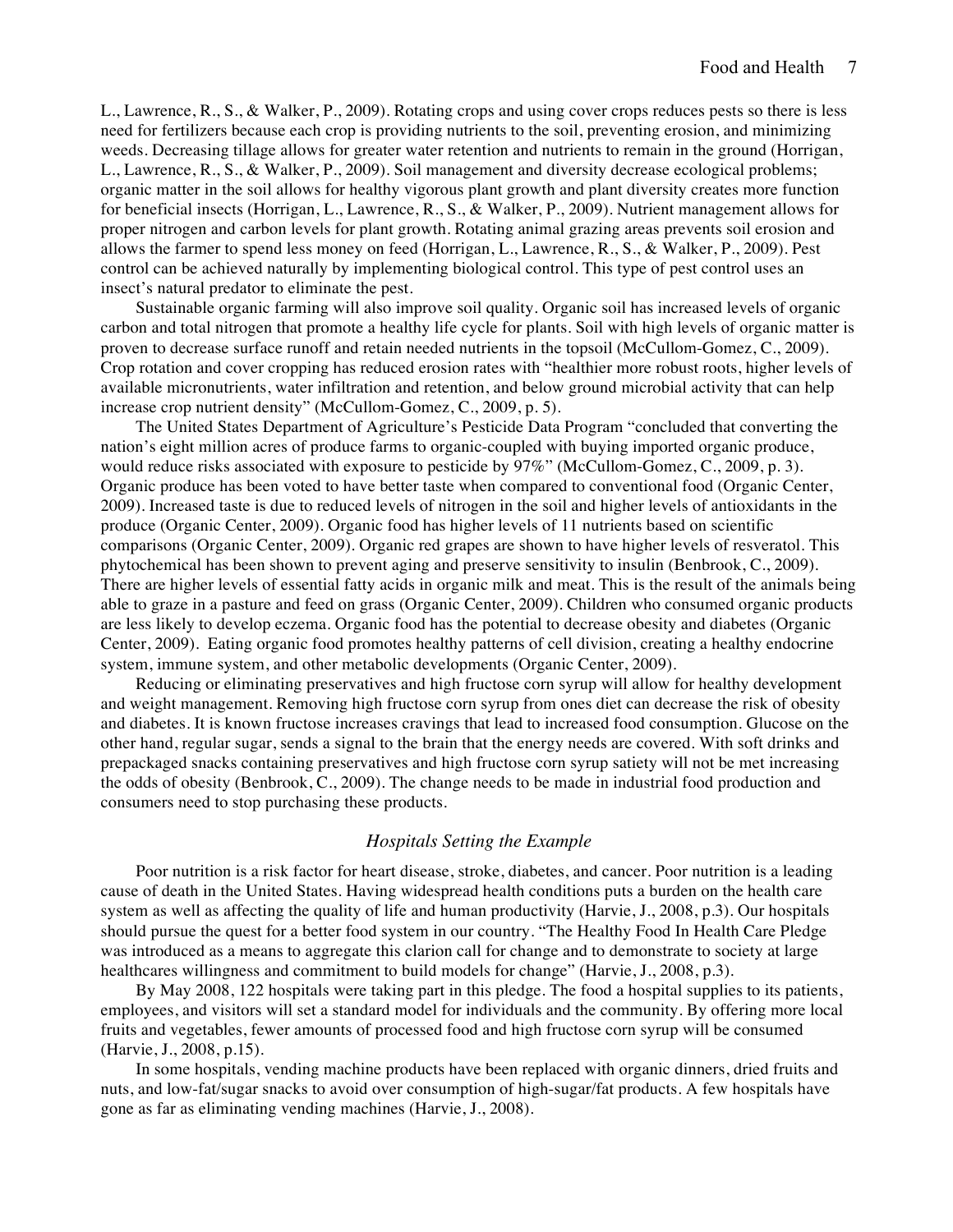Food waste is also another concern for hospitals. By initiating composting, the excess food allows it to become beneficial organic matter and increases the quality of soil where food is grown. Another initiative is to donate leftover food from the cafeteria line and canned foods whose expiration dates are near (Harvie, J., 2008, p. 16).

The Healthy Food and Healthcare Pledge is empowering hospitals to buy more nutritious and local sustainable foods to increase their patients health. Many hospitals have gotten rid of their deep fryers, dairy products that contain rBGH, and refined grains. These nutrient lacking foods are replaced with fresh local fruits and vegetables, rBGH free milk, and antibiotic free meat choices. (Harvie, J., 2008, p.3) Increased fair trade and organic products are used along with obtaining their whole grains from local bakeries. Organic cereals, nuts, dried fruits, canned goods, and healthy beverages are served to patients and sold to visitors/staff.

# *Conclusion*

Nourishing the body with sustainable organic food is a viable alternative to destructive health effects caused from consuming industrialized food. Consumers should take a better look at the way their food is grown and produced, getting back to the basics of food for health. Change will start when consumers no longer accept the use of chemicals, hormones, antibiotics, and preservatives in their environment and food sources. The negative health effects of industrialized food are proven by research.

The facts are evident, so why do companies sell this food and why do consumers by it? Why do schools, colleges, and hospitals choose to serve food that contributes to poor health? The truthful facts should be on the ingredient label so the consumer knows exactly what they are purchasing.

Healthcare providers are leaders and need to demonstrate the most healthful way for a patient to live (Harvie, J., 2008, p.30). This sustainable initiative needs to start with knowledge of the food one is consuming because food and health is the framework to ones existence. From the research cited unhealthy food is the main cause of negative health effects in our country. Promoting local and sustainable food with its many known health benefits will positively affect the health of the public and create a better understanding for positive change in society. Is it a basic human right to have access to high quality and nutritional food at all times?

As a consumer, one can promote sustainable and local agriculture. There are simple steps to improve health and to create sustainability. Eat sustainably by buying food from a local farm. This ensures the freshness and the amount of nutrients remaining in the food and it tastes better. Buy sustainably raised animal meats that were treated humanely and benefit your nutrition. Buying from local merchants benefits the community by circulating money within a community. Buying from a local sustainable farmer will improve the lives of all involved.

December 5, 2009

# *References*

(2006). They eat what the reality of feed at animal factories. *Union of Concerned scientists.* Retrieved June 12, 2009 from http://www.ucsusa.org/food\_ and\_agriculture/science and impacts/impacts industrial agriculture/they-eat-what-the-reality-of.html

(2007). The bethlehem partnership for a healthy community's 2006-07 BASD asthma survey. *Bethlehem Partnership for a Healthy Community.*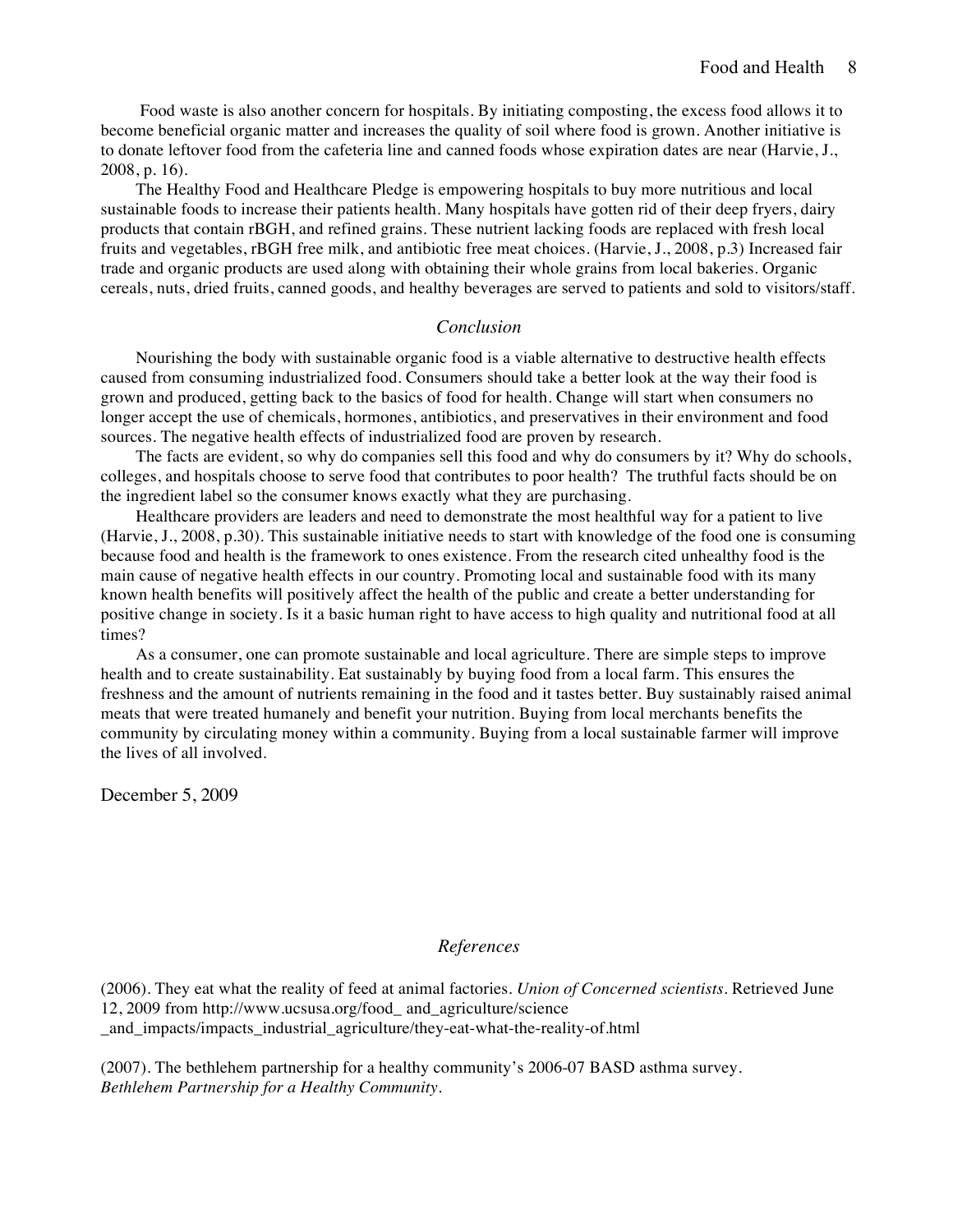(2007). Sustainable agriculture faq. *Union of Concerned scientists.* Retrieved June 12, 2009, from http://www.ucsusa.org/food\_and\_agriculture/science\_and\_impacts/science/ sustain able-agriculture-faq.html

(2008). Health effects of drift. *Pesticide Action Network North America*. Retrieved from http:// www.panna.org/drift/health

(2009). Legal definition of sustainable agriculture. *United States Department of Agriculture.* Retrieved November 25, 2009, from http://www.csrees.usda.gov/nea/ag\_systems/in \_focus/sustain\_ag\_if\_legal.html

Benbrook, C. (2009). The organic factor tilting the odds toward healthy development Six ways organic food can help prevent disease throughout life. *Organic Processing Magazine.* Retrieved August 7, 2009 from http://www.organic-center.org/reportfiles /Organic\_Processor\_Cover\_May\_2009\_Benbrook.pdf

Chart, N. (2009). Sustainable food Four reasons why 'modern' agriculture is bad for you. Retrieved May 12, 2009 from http://food.change.org/blog/view/4\_reasons\_why\_ modern\_agriculture\_is\_bad\_for\_you.

Clement, C. (2009). Nutrition: Why WIC needs organic. Retrieved June 18, 2009, from http://www.organicconsumers.org/articles/article\_18156.cfm

DeWeerdt, S. (2009). Local food: The economics. *World Watch*, *22*(4), p. 20-24.

Food and Water Watch. (2008). Dairy 101. Retrieved July 22, 2009, from http://www.food and waterwatch.org/food/foodsafety/dairy-101

Greene, A. (2006). Opportunities to reduce children's exposures to pesticides: a truly grand challenge. Retrieved June 3, 2009, from http://www.organic-center.org/reportfiles /Greene \_AAAS%20Paper.pdf

Greene, A., Benbrook, C., Lu, C., & Landrigan, P. (2006). Key insecticides disrupt brain development at very low doses. Retrieved July 17, 2009, from http://www.organiccenter.org/science.pest.php?action=view&report\_id=70

Gilchrist, M., Greko, C., Wallinga, D., Beran, G., Riley, D., & Thorne, P. (2007). The potential role of concentrated animal feeding operations in infectious disease epidemics and antibiotic resistance. *Environmental Health Perspectives, 115*(2), 313-316. http://search.ebscohost.com

Glaser, A. (2006). Asthma children and pesticides: what you need to know. Retrieved July 17, 2009, from http://www.beyondpesticides.org/infoservices/pesticidesandyou/Summe r%2005/asthma%20article.pdf

Gordon,S. & Tarlo, S. (1993). Asthma and anaphylactoid reactions to food additives. Canadian Family Physician, *39.* Retreived July 17, 2009, from http://www.ncbi.nlm.nih.gov/ pmc/articles/PMC 237965 4/pdf/canfamphys00111-0123.pdf

Harvie, J. (2008). Menu of change: healthy food in health care. Retrieved October 25, 2009 from http://www.noharm.org/lib/downloads/food/Menu\_of\_Change.pdf.

Hatz, D. (2009). Factory farming and industrial agriculture. Sustainable Table. Retrieved May 22, 2009, from http: //www.sustainabletable.org/intro/comparrison

Horrigan, L., Lawrence, R., & Walker, P. (2002, May). How sustainable agriculture can address the environment and human health harms of industrial agriculture. *Environmental Health Perspectives, 110*(5), 445. Retrieved September 19, 2009, from Academic Search Elite database.